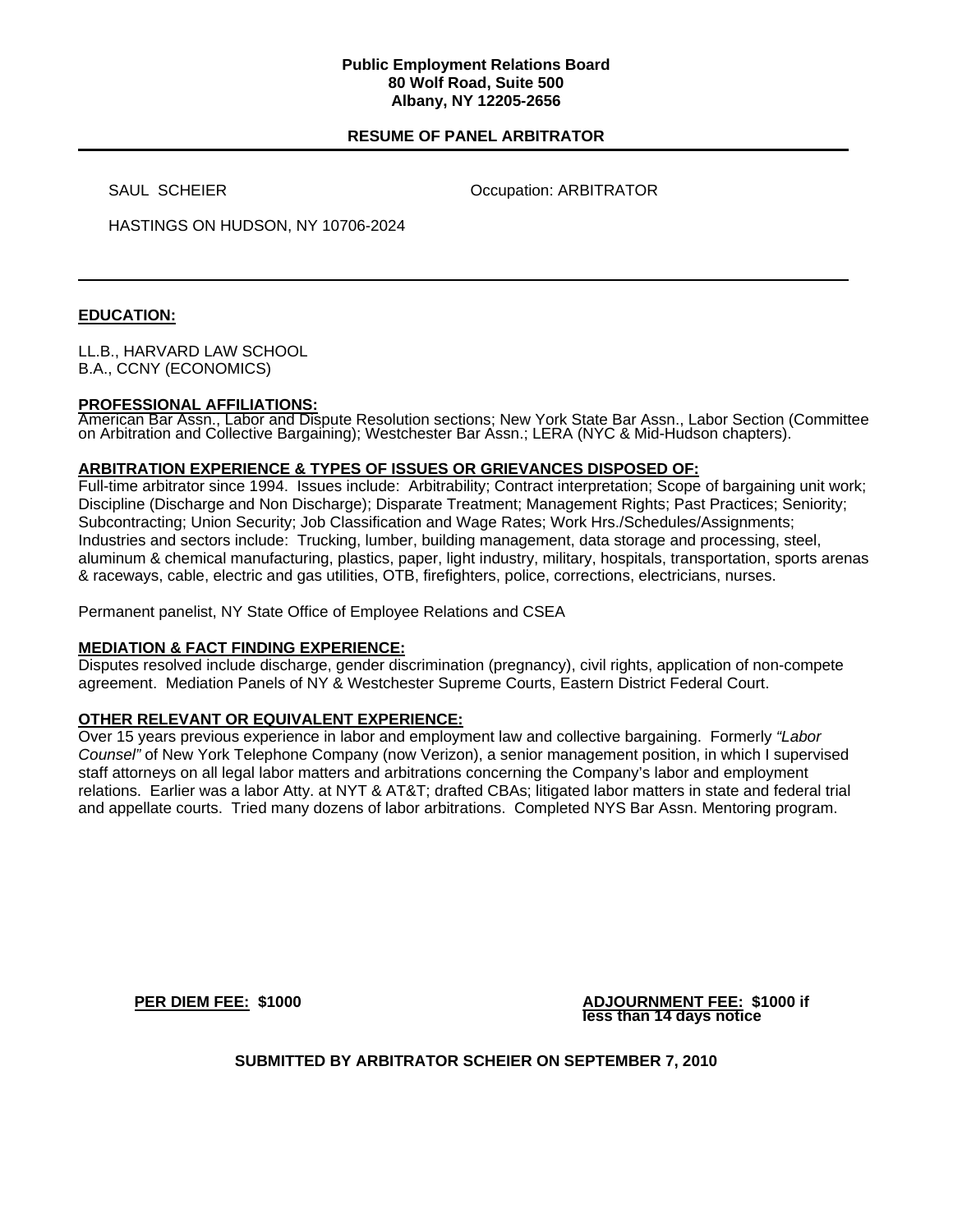### **Public Employment Relations Board 80 Wolf Road, Suite 500 Albany, NY 12205-2656**

# **BILLING DISCLOSURE STATEMENT**

## ARBITRATOR'S NAME: **SAUL SCHEIER**

The following is a description of my fees and expenses:

## A) HEARING TIME.

- (1) My per diem is **\$1000** for each day or any part thereof spent hearing a case.
- (2) If a hearing day exceeds \_**7**\_ hours, I charge:
	- \_\_\_\_\_ a second full per diem \_\_\_\_ a prorated per diem
	- **X** no additional charge **William** other (describe)
- (3) Additional comments:

## B) STUDY TIME.

- (1) I charge **\$1000** for each day spent in preparation of the opinion and award.
- (2) This charge **\_** will \_ **X** \_ will not be prorated for partial days devoted to such preparation.
- (3) Additional comments:

# C) TRAVEL TIME AND EXPENSES.

(1) When travel time plus hearing time exceeds \_**4**\_ hours in a calendar day:

\_ **\_** Not applicable (no additional charge)

- \_\_**X** \_ I charge as follows (describe): SEE BELOW
- (2) I charge for actual, travel-related expenses incurred in connection with the case \_**X**\_\_YES \_\_\_\_ NO.

Where appropriate, a mileage charge for auto travel will be billed at:

**X** Prevailing IRS rate **\_\_\_\_** Other (describe):

(3) When the scheduled hearing day(s) requires an overnight stay:

**There is no charge, other than for lodging and subsistence.** 

\_\_**X**\_\_ I charge as follows (describe): travel ninety (90) minutes or more in each direction will be charged at a pro rata *per diem* rate.

(4) Additional Comments: C) (1